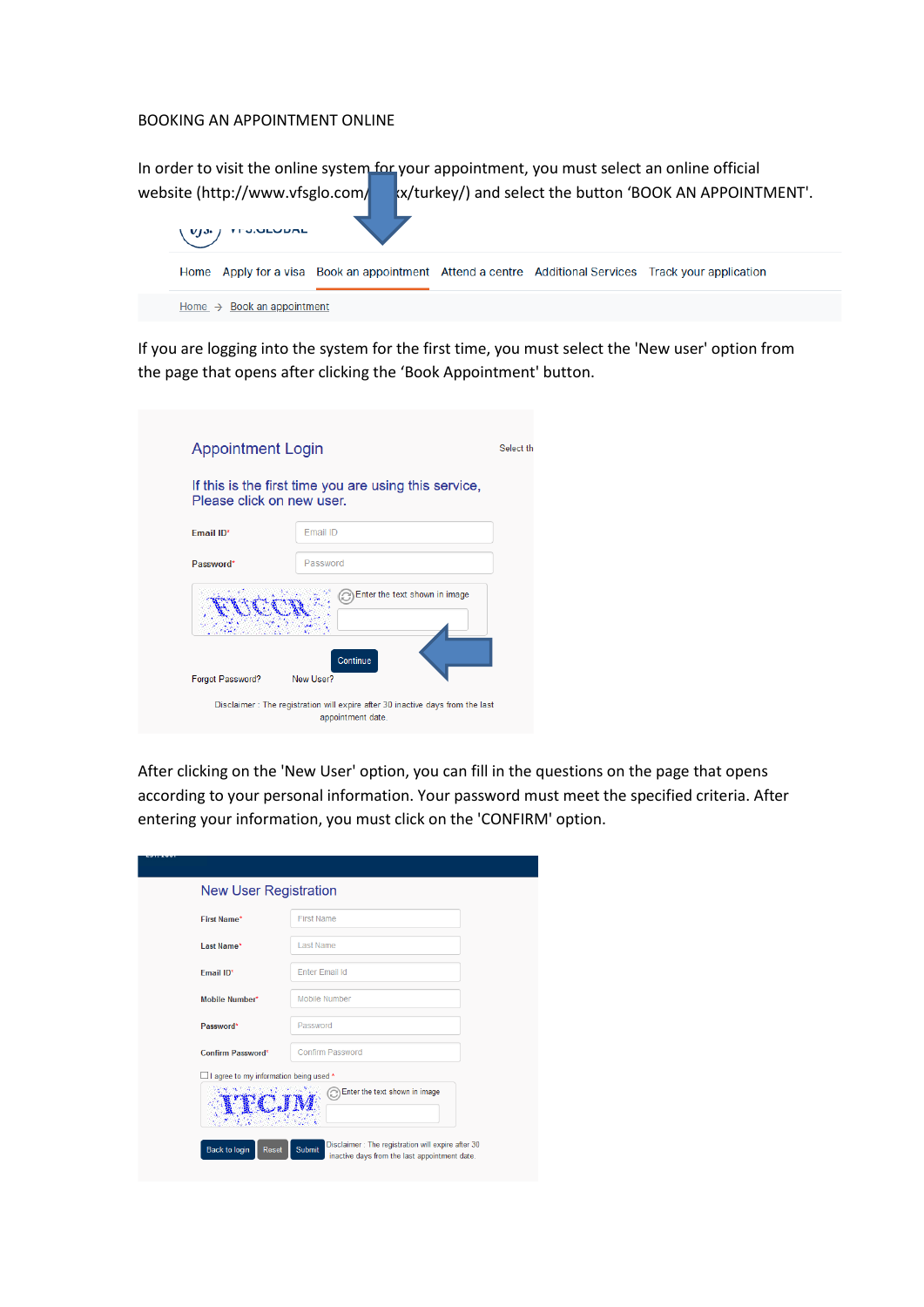After clicking the 'CONFIRM' option, the following screen will appear. An activation link will be sent to your e-mail address that you entered in the section where you created your registration. After checking your e-mail address, you must click on the link in the incoming e-mail.

| <b>Appointment Login</b>  |                                                                                                                                      | <b>Se</b> |
|---------------------------|--------------------------------------------------------------------------------------------------------------------------------------|-----------|
| Please click on new user. | If this is the first time you are using this service,                                                                                |           |
|                           | The reset password link has been sent to your registered email id if it exists<br>and this link will be active for about 30 minutes. |           |
| Email ID*                 | Fmail ID                                                                                                                             |           |
| Password*                 | Password                                                                                                                             |           |
|                           | Enter the text shown in image                                                                                                        |           |
| Forgot Password?          | Continue<br>New User?                                                                                                                |           |

After clicking the activation link in your e-mail, the following screen will appear. You need to fill in the information you entered while creating your registration in the section below and select the 'CONTINUE' option.

| <b>VFS.GLOBAL</b><br><b>EST. 2001</b> |                                                                                  |                               |
|---------------------------------------|----------------------------------------------------------------------------------|-------------------------------|
|                                       |                                                                                  | *ZORUNLU ALANLAR <sup>2</sup> |
| <b>RANDEVU GÍRÍŞ</b>                  |                                                                                  | Dil Sec: Turkish              |
| Kullanıcı'ya tıklayınız               | Bu hizmeti ilk kez kullanıyorsanız lütfen Yeni                                   |                               |
| <b>E-MAIL ADRESİ*</b>                 | deneme@deneme.com                                                                |                               |
| <b>ŞİFRE*</b>                         |                                                                                  |                               |
| ŞİFRENİZİ Mİ UNUTTUNUZ?               | Enter the text shown in image<br><b>IBJHU</b><br><b>DEVAM</b><br>YENI KULLANICI? |                               |
|                                       | Yasal Uyan : Kayıt bugünden itibaren 30 gün sonra sona erecek                    |                               |
|                                       |                                                                                  |                               |